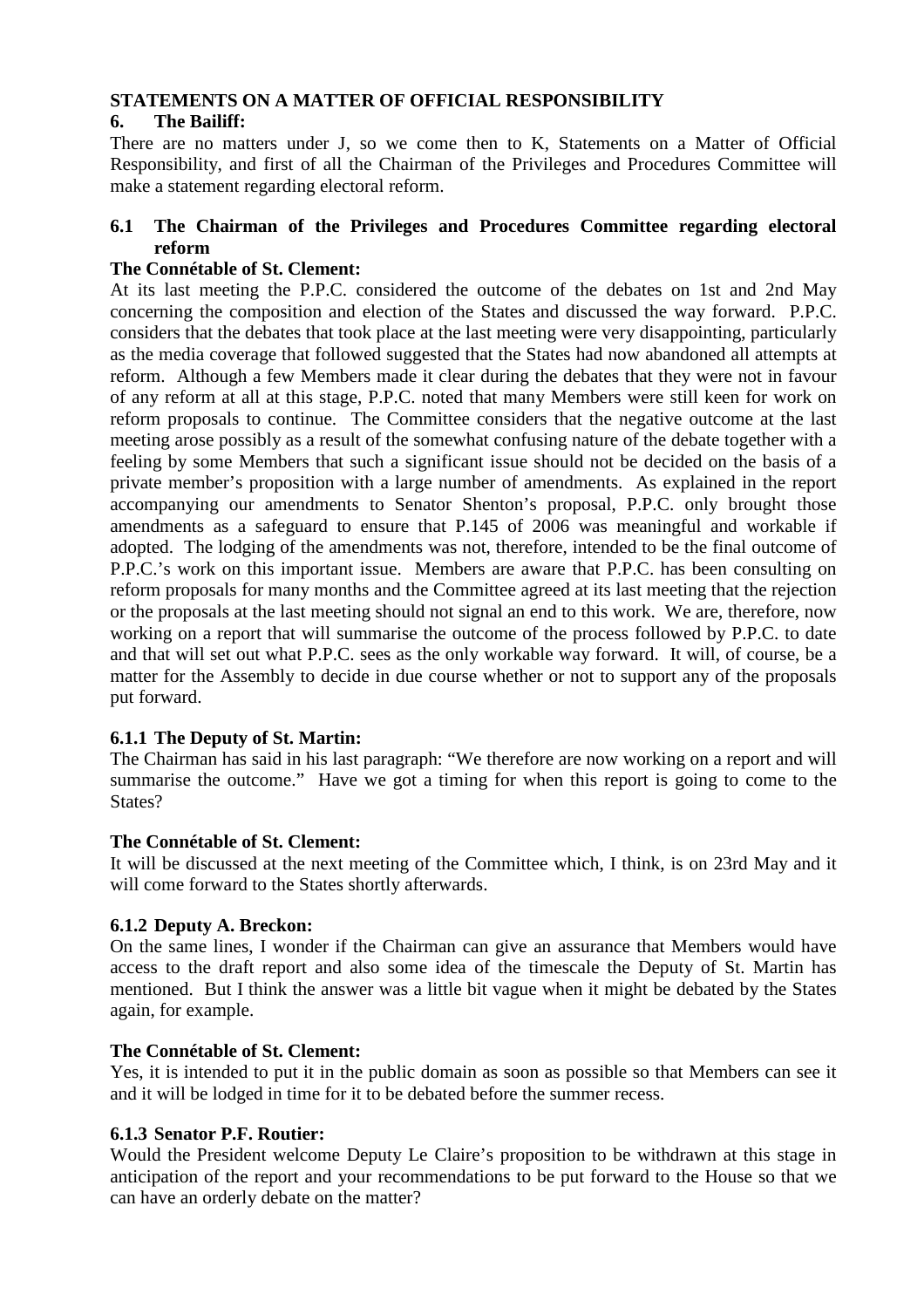## **The Connétable of St. Clement:**

Yes, we were rather disappointed, as a Committee, that Deputy Le Claire had put forward yet another proposition before the Committee had a chance to put their proposal forward and we would hope, at least, that Deputy Le Claire would at least defer debate from, I think, 5th June. We would hope that he would at least defer it from that.

## **6.1.4 Senator P.F.C. Ozouf:**

Would the Chairman be good enough to explain and elucidate a little further what he means when he says in the penultimate paragraph sentence of his statement: "As the only workable way forward." Could he elucidate what workable way forward he is thinking about?

## **The Connétable of St. Clement:**

I hope the Senator will patiently wait until he sees our proposals.

# **6.1.5 Deputy R.G. Le Hérissier:**

Given the concern that the next set of proposals may be amended out of existence, at the same time it has to be acknowledged that Back-Benchers have a very vital role to play and it also has to be acknowledged that Deputy Le Claire's proposal brings some new and interesting variance to what is being proposed. Rather than the Chairman suggesting he may have - and which he will need - the wisdom of Solomon in this instance, is there going to be an attempt to bring people on board and to try and work out a common way forward so we do not end up going off in all sorts of directions?

## **The Connétable of St. Clement:**

I think over the many months that we have been consulting, we have done just that. We have asked people to come forward with their ideas to share with us and some people have.

### **6.1.6 Deputy P.V.F. Le Claire:**

I find it rather amazing that the Privileges and Procedures Committee can be rather disappointed that I have lodged a proposition this morning, given that it was only approved yesterday afternoon by the Bailiff. I wondered when the Privileges and Procedures Committee met to discuss the Chairman making that statement, that it was disappointed and that it would be happy for me to withdraw that proposition so that it could become a later date or at least defer it? It would appear that the Chairman of the Privileges and Procedures Committee has made a statement on behalf of that Committee and given a Committee position that has not been achieved. In respect of that comment in relation to his proposals that are coming forwards, once he has answered that question, would he be able to indicate to me and other Members whether or not my proposals - which were predominantly set out as the key proposal in option 1 of their own consultation to the people of Jersey, only Senators and Deputies in the States of Jersey whether or not the proposals that are coming forward will give the facility for independent Members like me that have waited patiently for years to go about debating these issues, and whether or not that will be part of the options that are available? Otherwise I certainly will not be seeking to defer for more years these debates on whether or not we should have Constables and Senators in the States of Jersey.

### **The Connétable of St. Clement:**

The Committee have not met as a Committee but I have…

### **Deputy P.V.F. Le Claire:**

Then I ask him to withdraw the remark because I think that is rather unfortunate.

### **The Deputy Bailiff:**

Just let the Chairman finish what he was going to say.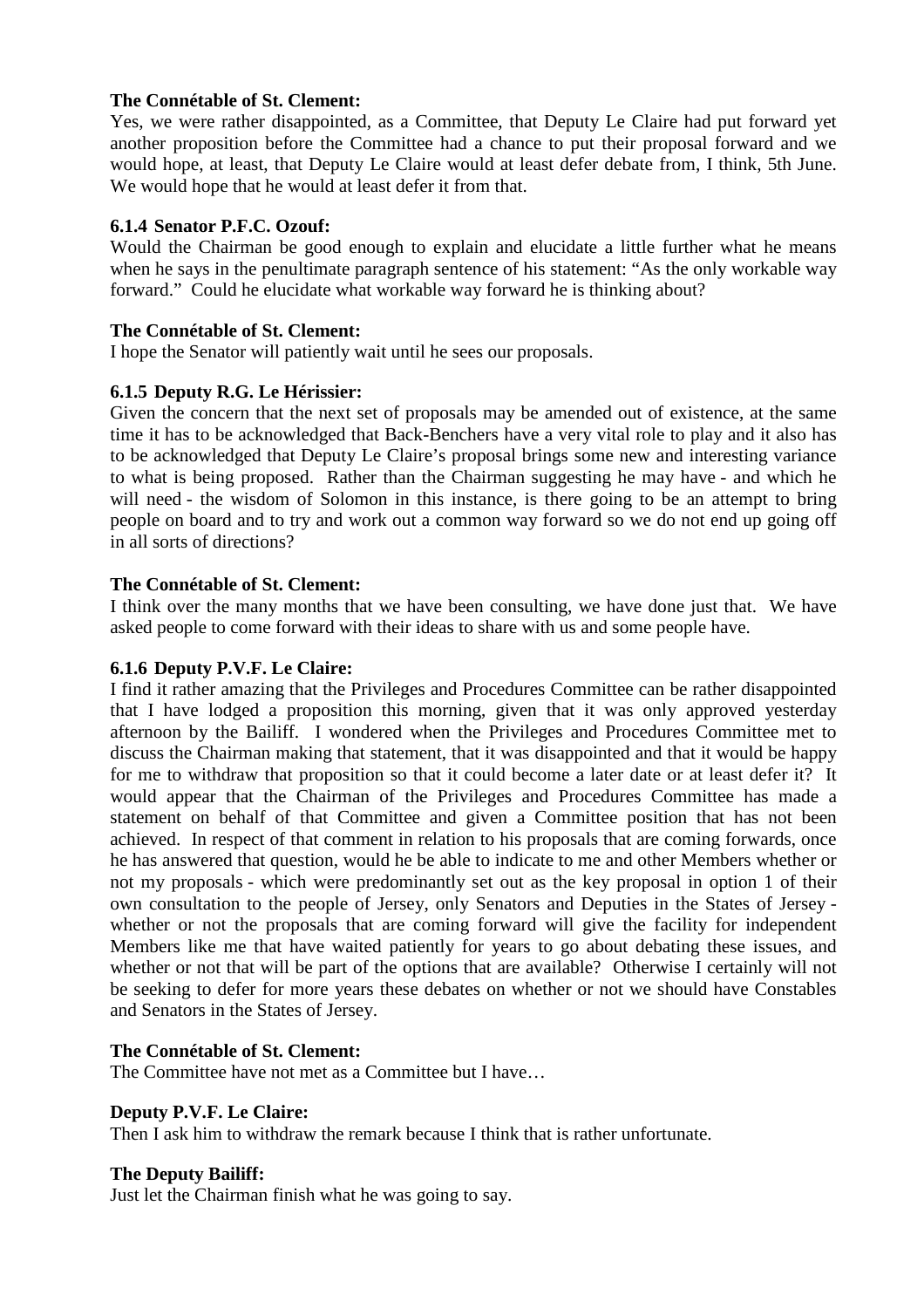## **The Connétable of St. Clement:**

As I said, the Committee has not met formally but I have had indications from all members of the Committee that they do not support Deputy Le Claire's proposition.

# **Deputy P.V.F. Le Claire:**

Could he answer the second part of the question as to the fact that I have been waiting for years to debate something along the same proposals as they outlined in option 1 as set out in my proposition? Are his proposals that are coming forward before summer to be debated going to allow for the facility of an amendment to debate those kinds of reforms?

### **The Connétable of St. Clement:**

I am not certain that I have any authority about who amends propositions.

## **Deputy P.V.F. Le Claire:**

What I am asking is, is the proposition going to be amendable in the form that will allow such? That is what has been the problem. For years I have been unable to bring an amended proposition because the basis for that proposition has not included, for example, the States will decide to reform the States of Jersey and A, B, C, D, E. Will the Committee be bringing forward proposals that allow individual Members such as myself to bring forward these types of proposals? Certainly, it is just a matter of drafting it correctly.

## **The Connétable of St. Clement:**

I still do not think the Committee has any remit about suitable amendments to its proposals, so that is a matter for the Chair.

## **The Deputy Bailiff:**

You have already asked questions, Senator. Senator Perchard?

### **6.1.7 Senator J.L. Perchard:**

I wonder if the President could clarify the position of the Privileges and Procedures Committee with regards to the questions he has been answering this morning. I believe the P.P.C. will have to lodge on or before 5th June if a proposition is to be debated this side of the summer recess. That is one month away. I thought I heard him say that there would be a measure of consultation with the P.P.C. proposals with States Members. That means, to use an agricultural term, he will have to pull his finger out, and I am not sure whether the P.P.C. are able to act at such speed.

### **The Connétable of St. Clement:**

I think we are quite capable of achieving our objectives.

### **6.1.8 Deputy G.W.J. de Faye of St. Helier:**

I think I welcome the Chairman's indication that the Privileges and Procedures Committee will be pursuing what they see as the only workable way forward. Does the Chairman agree with me that it might be a helpful principle to establish what the basic areas for reform should be and why before we decide what the reforms are?

### **The Connétable of St. Clement:**

That is what we have been endeavouring to do since November.

### **6.1.9 The Deputy of St. John:**

Does the Chairman agree that trying to get consensus amongst all groups of Members is extremely difficult and would his Committee seriously consider establishing an independent electoral commission?

## **The Connétable of St. Clement:**